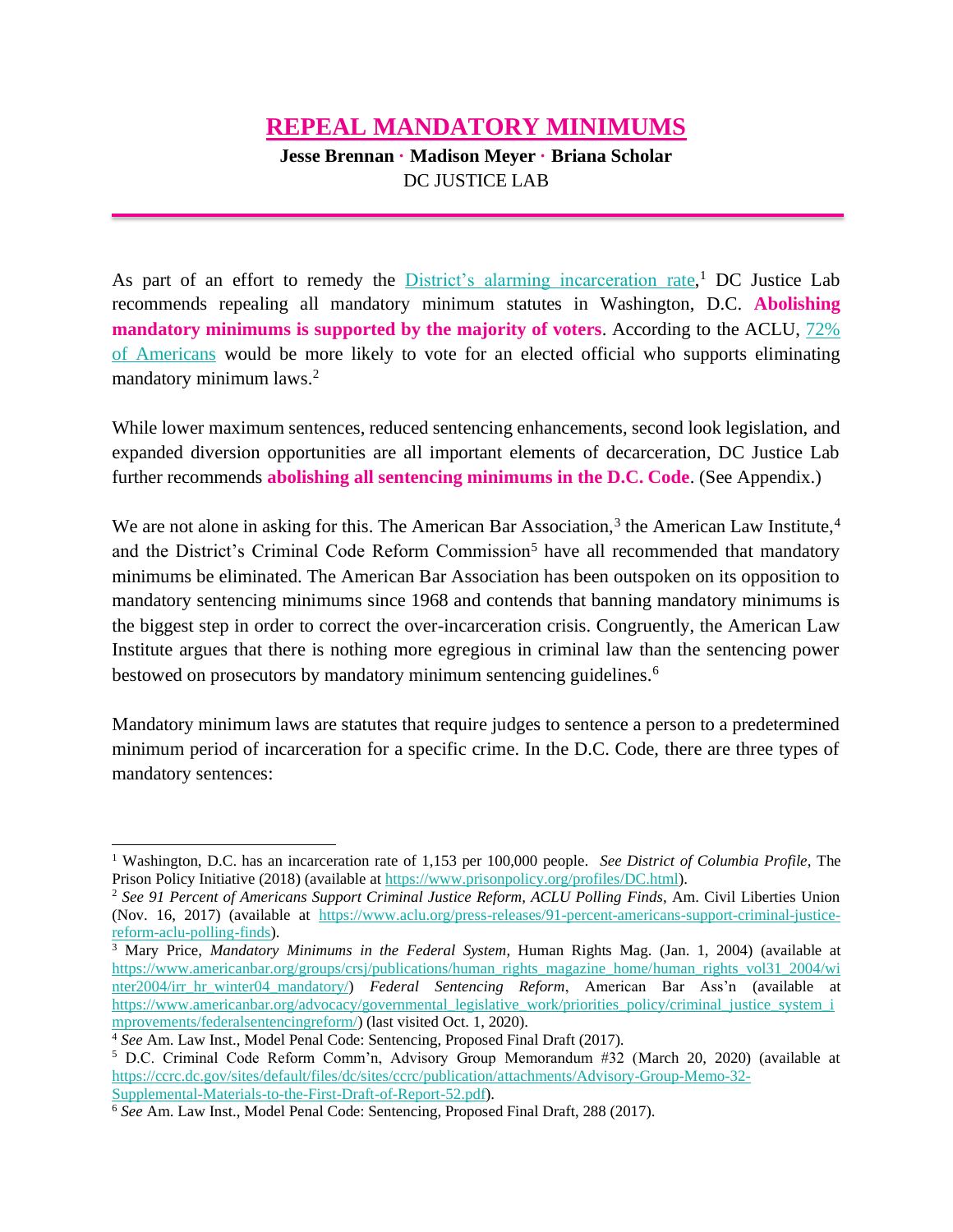- First, there are statutes that require a minimum sentence be imposed, but allow the court to suspend execution of that sentence while the person completes a period of supervised or unsupervised probation.<sup>7</sup>
- Second, there are statutes that require that a minimum sentence be imposed and served, without suspension.<sup>8</sup>
- Third, the District's carjacking statute<sup>9</sup> requires that a minimum sentence be imposed and served, without suspension, "[n]otwithstanding any other provision of law" including the District's Youth Rehabilitation Act. 10

Mandatory minimum statutes serve as ineffective deterrents, exacerbate existing racial disparities in the criminal justice system, contribute to mass incarceration, and precipitate wrongful convictions.

From a utilitarian perspective, **mandatory minimums are not effective**. They do not serve the goal of preventing and deterring crime. Possible offenders are far more likely to think twice if the likelihood of punishment—as opposed to the severity of punishment—is increased. As Marc Mauer (former Executive Director of the Sentencing Project) wrote, "merely extending the amount of punishment that will be imposed, when most offenders do not believe they will be apprehended, [does little to add to any deterrent effect.](https://www.sentencingproject.org/wp-content/uploads/2016/01/Judicature-Impact-of-Mandatory-Minimum-Penalties-in-Federal-Sentencing.pdf)"<sup>11</sup> In fact, Families Against Mandatory Minimums has reported that unnecessary prison sentences actually increase the likelihood of recidivism. Data collected by shows that when comparing offenders who were incarcerated and those that remained in the community, there was a  $\frac{7\% \text{ increase}}{2}$  in recidivism for those sent to prison.<sup>12</sup>

In the context of racial justice, **mandatory minimums amplify the disparities** that infect the entire system.



<sup>&</sup>lt;sup>7</sup> An example of a "statutory minimum" or a "soft minimum" appears in D.C. Code § 23-1327, which requires "not less than" 90 days for failure to appear in court.

<sup>12</sup> *See* Paul Gendreau et al., The Effects of Prison Sentences on Recidivism (1999) (available at [https://www.prisonpolicy.org/scans/e199912.htm\)](https://www.prisonpolicy.org/scans/e199912.htm).

<sup>&</sup>lt;sup>8</sup> An example of a "hard minimum" appears in D.C. Code § 22-4503, which specifies "A person sentenced to a mandatory-minimum term of imprisonment under paragraph (1) of this subsection shall not be released from prison or granted probation or suspension of sentence prior to serving the mandatory-minimum sentence." <sup>9</sup> D.C. Code § 22-2803.

<sup>&</sup>lt;sup>10</sup> The Youth Rehabilitation Act allows judges to adjust sentences for young offenders due to the recognition that youth are developmentally different from adults*.* D.C. Code § 24-903. The District of Columbia Court of Appeals held that, unlike other minimums, the mandatory minimum for carjacking may not be suspended for a Youth Rehabilitation Act sentence. *Peterson v. United States*, 997 A.2d 682 (D.C. 2010); *Holloway v. United States*, 951 A.2d 59, 64 (D.C. 2008).

<sup>&</sup>lt;sup>11</sup> Marc Mauer, *The Impact of Mandatory Minimum Penalties in Federal Sentencing*, 94 Judicature 6, 7 (2010).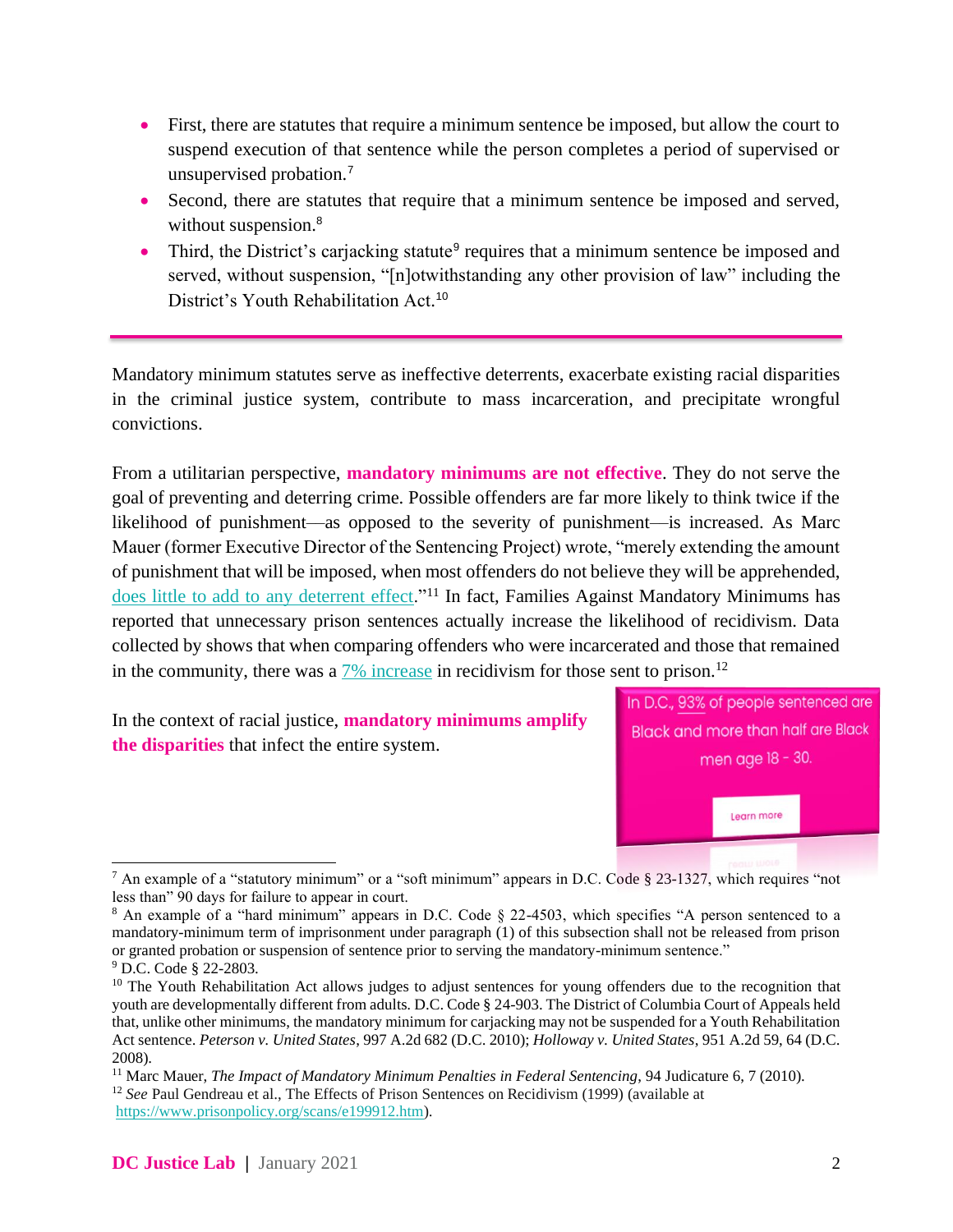According to the most recent U.S. Sentencing Commission Report, people of color are more likely to be convicted of an offense carrying a mandatory minimum sentence than white offenders. The report found that Black people remained subject to the mandatory minimum penalty at sentencing in 65.1% of their cases, compared to only 53.5% of cases for white people. In 2015, per the United states Sentencing Commission, Hispanic people accounted for 41.5% of those convicted of a mandatory minimum penalty, compared to only 27% of white people.<sup>13</sup>

**Mandatory minimums also have contributed to mass incarceration**. Since Congress passed mandatory minimum statutes in the 1980s, the U.S. prison population has grown from 24,000 prisoners to over 218,000 prisoners.<sup>14</sup> Prosecutors can (and do) use the threat of long prison sentences to coerce defendants into accepting plea deals instead of taking their cases to trial.<sup>15</sup> In fact, since mandatory minimums were created, the number of federal cases resolved at trial has gone <u>from 20% to fewer than 3%</u>.<sup>16</sup> This is especially concerning in D.C., where the prosecutor is federally appointed rather than elected by and accountable to residents.

**Judicial discretion in sentencing is critical even for the most serious offenses**. For instance, [Zephaniah Trevino](https://meaww.com/zephaniah-trevino-16-year-minor-sex-trafficking-drugs-man-robbery-murder-true-false) is a 16-year-old girl from Texas who was charged with capital murder and aggravated robbery after her sex trafficker killed the man with whom she was forced to perform sexual acts. If convicted, the mandatory minimum sentence is life in prison without the possibility of parole. [Chrystul Kizer](https://www.washingtonpost.com/graphics/2019/local/child-sex-trafficking-murder/) is a 17-year-old girl from Wisconsin who faces a mandatory life sentence for killing a man who sexually abused her. [Cyntoia Brown](https://www.washingtonpost.com/nation/2019/08/07/cyntoia-brown-released-tennessee-prison/) is a 16-year-old girl who killed her sex trafficker and was sentenced to life. Her sentence was commuted by the Governor of Tennessee after she served 15 years. In each case, the public outcry was limited to advocating for a wellfunded defense team to fight for an acquittal or for clemency. The judiciary has no ability to convict and sentence to community-based rehabilitation. These are just three examples that highlight the need for discretion at the time of sentencing.

<sup>13</sup> *See* U.S. Sentencing Comm'n, *Quick Facts on Mandatory Minimum Sentencing* (2015) (available at [https://www.ussc.gov/sites/default/files/pdf/research-and-publications/quick](https://www.ussc.gov/sites/default/files/pdf/research-and-publications/quick-facts/Quick_Facts_Mand_Mins_FY15.pdf)[facts/Quick\\_Facts\\_Mand\\_Mins\\_FY15.pdf\)](https://www.ussc.gov/sites/default/files/pdf/research-and-publications/quick-facts/Quick_Facts_Mand_Mins_FY15.pdf).

<sup>14</sup> *See* Families Against Mandatory Minimums, *Mandatory Minimums: What They Are, Why They Matter, and How You Can Get Involved* (available at [https://famm.org/wp-content/uploads/Mandatory-Minimums.pdf\)](https://famm.org/wp-content/uploads/Mandatory-Minimums.pdf).

<sup>15</sup> *See* Jamie Fellner, Human Rights Watch, *How U.S. Federal Prosecutors Force Drug Defendants to Plead Guilty*  (2013)*,* (available a[t https://www.hrw.org/report/2013/12/05/offer-you-cant-refuse/how-us-federal-prosecutors-force](https://www.hrw.org/report/2013/12/05/offer-you-cant-refuse/how-us-federal-prosecutors-force-drug-defendants-plead)[drug-defendants-plead\)](https://www.hrw.org/report/2013/12/05/offer-you-cant-refuse/how-us-federal-prosecutors-force-drug-defendants-plead); *see also* Jeffrey D. Stein, *How to Make an Innocent Client Plead Guilty*, WASHINGTON POST (Jan. 12, 2018) (available at [https://www.washingtonpost.com/opinions/why-innocent-people-plead](https://www.washingtonpost.com/opinions/why-innocent-people-plead-guilty/2018/01/12/e05d262c-b805-11e7-a908-a3470754bbb9_story.html)[guilty/2018/01/12/e05d262c-b805-11e7-a908-a3470754bbb9\\_story.html\)](https://www.washingtonpost.com/opinions/why-innocent-people-plead-guilty/2018/01/12/e05d262c-b805-11e7-a908-a3470754bbb9_story.html); Carrie Johnson, *Report: Threat Of Mandatory Minimums Used To Coerce Guilty Pleas*, NPR (December 5, 2013) (available at [https://www.npr.org/sections/thetwo-way/2013/12/05/248893775/report-threat-of-mandatory-minimums-used-to](https://www.npr.org/sections/thetwo-way/2013/12/05/248893775/report-threat-of-mandatory-minimums-used-to-coerce-guilty-pleas)[coerce-guilty-pleas\)](https://www.npr.org/sections/thetwo-way/2013/12/05/248893775/report-threat-of-mandatory-minimums-used-to-coerce-guilty-pleas).

<sup>16</sup> *See* Sandeep Dhaliwal, *How Mandatory Minimums Are Weaponized*, N.Y. Times (July 1, 2020) (available at [https://www.nytimes.com/2020/07/01/opinion/mandatory-minimum-sentences-protest.html\)](https://www.nytimes.com/2020/07/01/opinion/mandatory-minimum-sentences-protest.html).